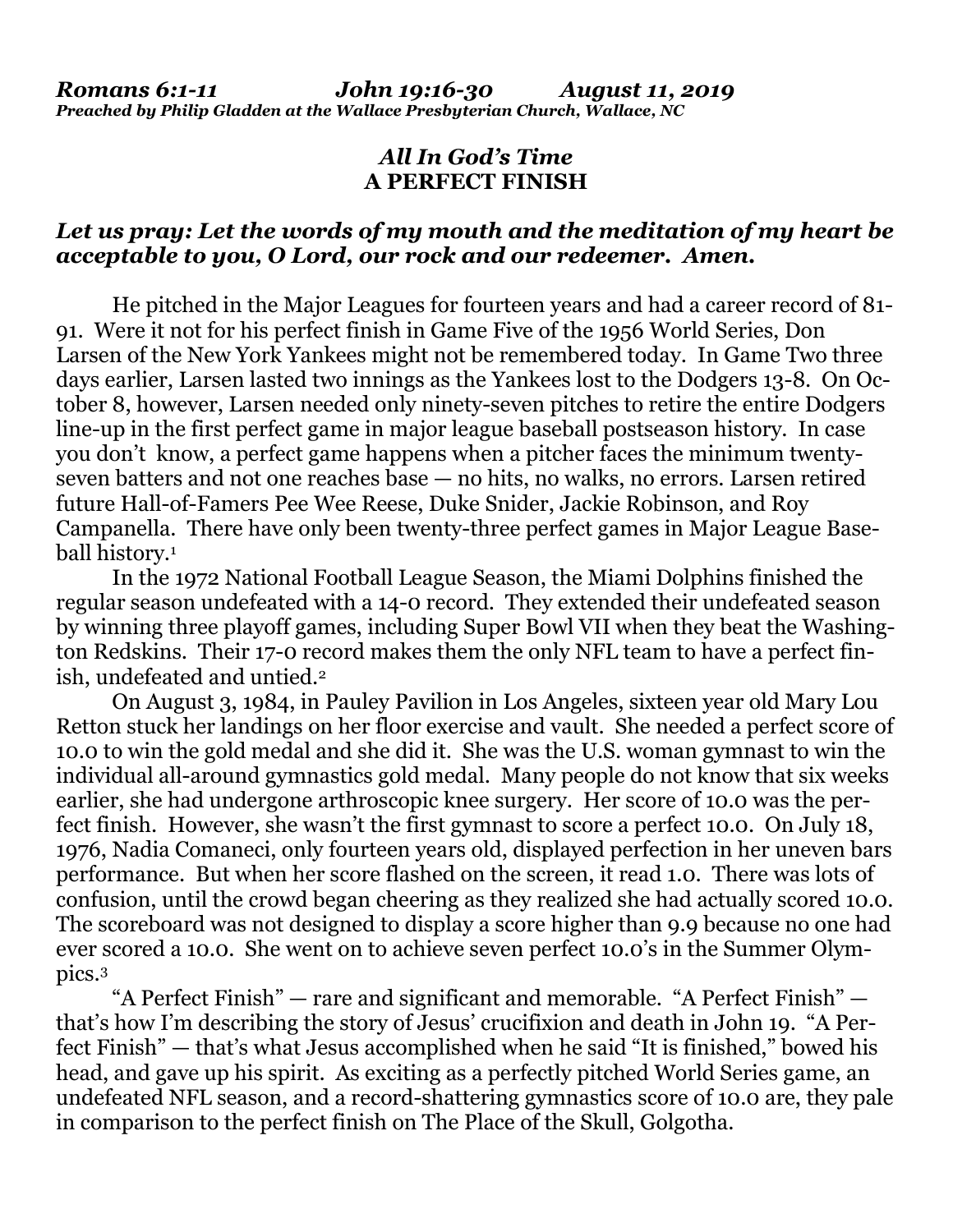In 1787, composer Joseph Haydn was commissioned by a priest in Cádiz to write music for a Good Friday service to accompany the reading of the seven last words of Jesus on the cross. According to Haydn's own words in the preface to the 1801 edition, the priest would read one of Christ's words, make comments on that word, then kneel before the altar. Haydn's music was played as the priest knelt. Haydn wrote, "My composition was subject to these conditions, and it was no easy task to compose seven adagios lasting ten minutes each, and to succeed one another without fatiguing the listeners; indeed, I found it quite impossible to confine myself to the appointed limits." The priest who commissioned the original work paid Haydn with a cake. When the composer cut the cake, it found it was filled with gold coins.<sup>4</sup>

Many churches use some form of "The Seven Last Words of Christ" during the Season of Lent or on Good Friday. The seven last words of Christ on the cross are:

1. "Father, forgive them, for they do not know what they are doing." (Luke 23:34)

2. "Truly I tell you, today you will be with me in Paradise." (Luke 23:43)

3. "Woman, here is your son. Here is your mother." (John 19:26-27)

4. "My God, my God, why have you forsaken me?" (Matthew 27:46)

5. "I am thirsty." (John 19:28)

6. "It is finished." (John 19:30)

7. "Father, into your hands I commend my spirit." (Luke 23:46)

Although they are #6 on the list, Jesus' words "It is finished" are the last words he speaks from the cross in John's gospel. The three English words "It is finished" translate one Greek word,

# τετελεσται

The word is a form of a Greek verb that means "make perfect, make complete, finish, accomplish, fulfill." The particular form used in John's story of Jesus' crucifixion and death is what we call the third person singular perfect indicative middle/passive.

When I was doing my graduate work in biblical studies, I had a professor who cautioned us against hanging too much theology on any one particular grammatical construction. However, in this case, the one word — tetelestai - seems perfectly (pun intended!) capable of doing just that. In New Testament Greek, the perfect tense is used to describe an action that has taken place in the past (for example, Jesus died on the cross) that continues to have results in the present (in this case, salvation and freedom from sin).

So, when Jesus says from the cross, "It is finished," he means more than simply "My life is coming to an end. I am dying." Instead, Jesus means "My work is finished." In fact, John tells us that very thing just two verses earlier, when he writes, "After this, when Jesus knew that all was now finished . . ." (John 19:28)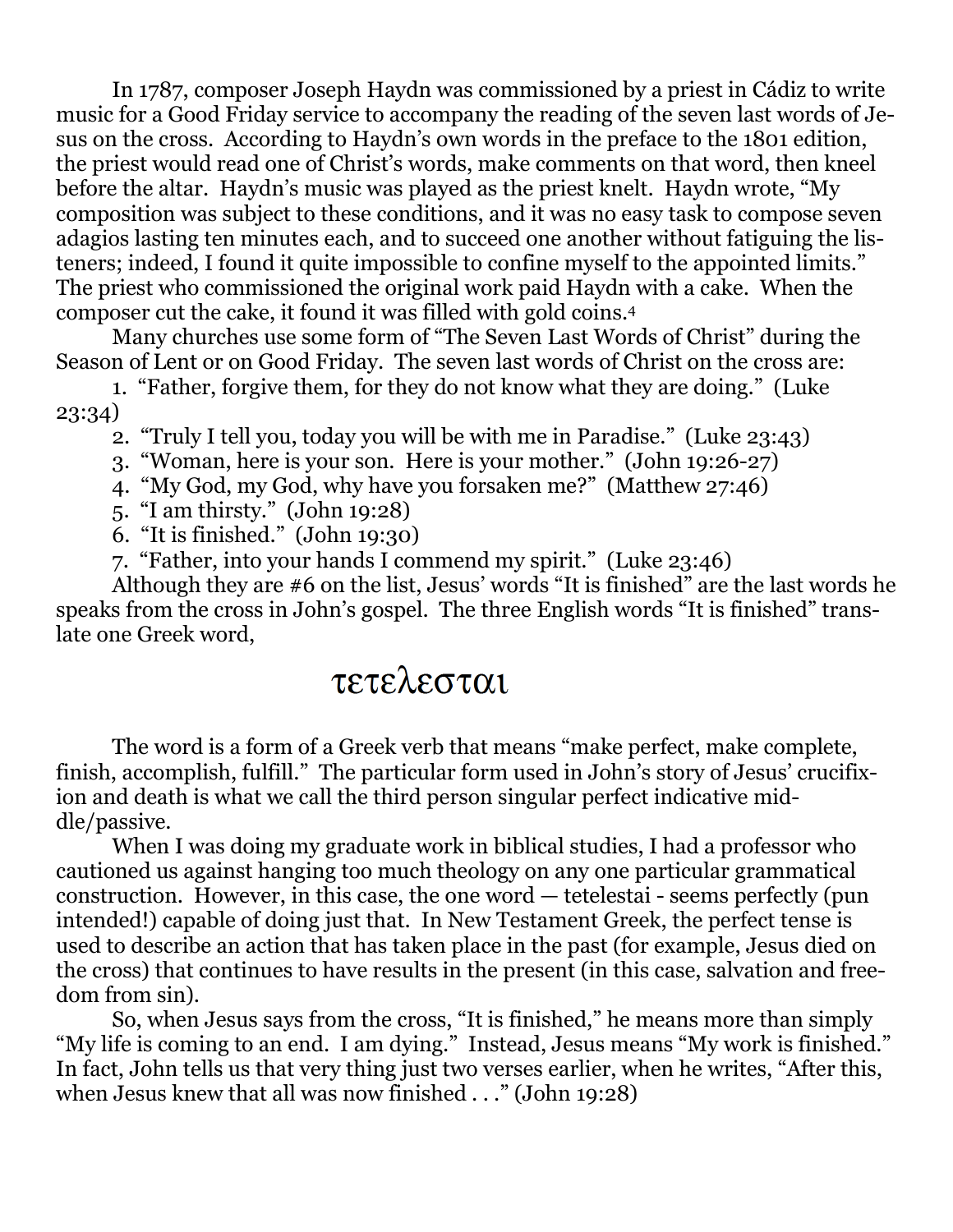Throughout John's gospel, Jesus mentions the work he was sent to do, which is now finished on the cross.

\* In John 4, when his disciples urged Jesus to eat something, he told them, "I have food to eat that you do not know about." The disciples were puzzled, and thought someone had already given him something to eat. Jesus told them, "My food is to do the will of him who sent me and to complete his work." (John 4:31-34)

\* In John 5:36, Jesus says, "But I have a testimony greater than John's. The works that the Father has given me to complete, the very works that I am doing, testify on my behalf that the Father has sent me."

\* And in his prayer the night before he died, Jesus said to God, "I glorified you on earth by finishing the work that you gave me to do. So now, Father, glorify me in your own presence with the glory that I had in your presence before the world existed." (John 17:4-5)

When Jesus' hour finally came, he knew his work was finished, and he was obedient unto death — even death on a cross. So he said, "It is finished."

"It is finished." That certainly sounds like the end, maybe even a resounding defeat. From the world's point of view, a man hanging on a cross with his head bowed in death doesn't present a picture of victory or strength. And, as we know all too well, death feels final. Listen to two reflections on Jesus' death that were written by Rev. Roddy Hamilton, pastor of the New Kilpatrick Parish Church in the Church of Scotland. The first is called "Reflection" —

*and so it is done love is crushed and the world has got away with it the light seems paler the air thinner the birds quieter the shadows longer the wine more bitter the bread dry and the path doesn't seem to go anywhere now*

The second writing is called "Endings" —

*When the alleluias fall silent and the story comes to a stop and the words fade out mid-sentence and even the stones keep quiet*

*and those who still find there is something to say shout for the wrong side*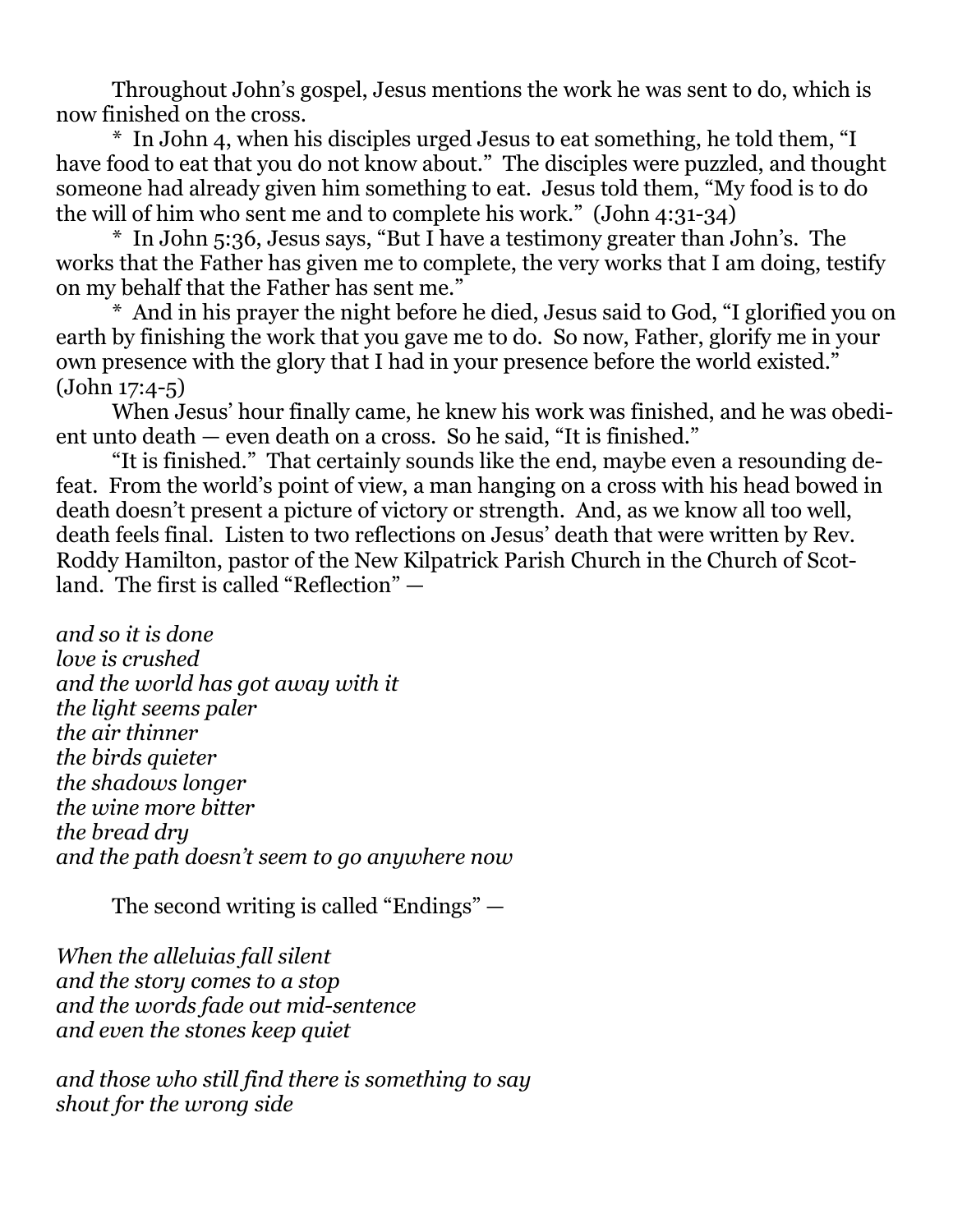*then you know the Lord of Life has finished the parable with one final sentence "It is finished"*

*and the tragedy bows its final bow in the world and is entombed*

*all that remains is the fear that we may never find our voices again and we will forget how to speak of love now the word has been silenced and the story run out of endings<sup>5</sup>*

But, you see, it's a perfect finish, which means the finish isn't the end at all. Jesus' final word in John  $-$  "It is finished"  $-$  is a victory cry. Someone has called Jesus' word — "It is finished" — his last sermon which sums up the entire gospel message of God's love. And his resurrection three days later was God's "Amen!" to the sermon!

Remember that the Greek perfect tense means that an event in the past continues to have results in the present. And so it is with Christ's death on the cross when he finished the work God sent him to do. Romans 6 is something of a commentary by the apostle Paul on the meaning of Jesus' death on the cross for your life and mine. Paul's words are a perfect reflection of "It is finished."

Jesus Christ died on the cross . . . Christ Jesus was raised from the dead by the glory of the Father . . . We have been buried with him by baptism into death . . . So we too might walk in newness of life . . . If we have died with Christ . . . We believe that we will also live with him . . . The death he died, he died to sin, once for all . . . The life he live, he lives to God ... We must consider ourselves dead to sin... And alive to God in Christ Jesus. And that, my friends, is a perfect finish!